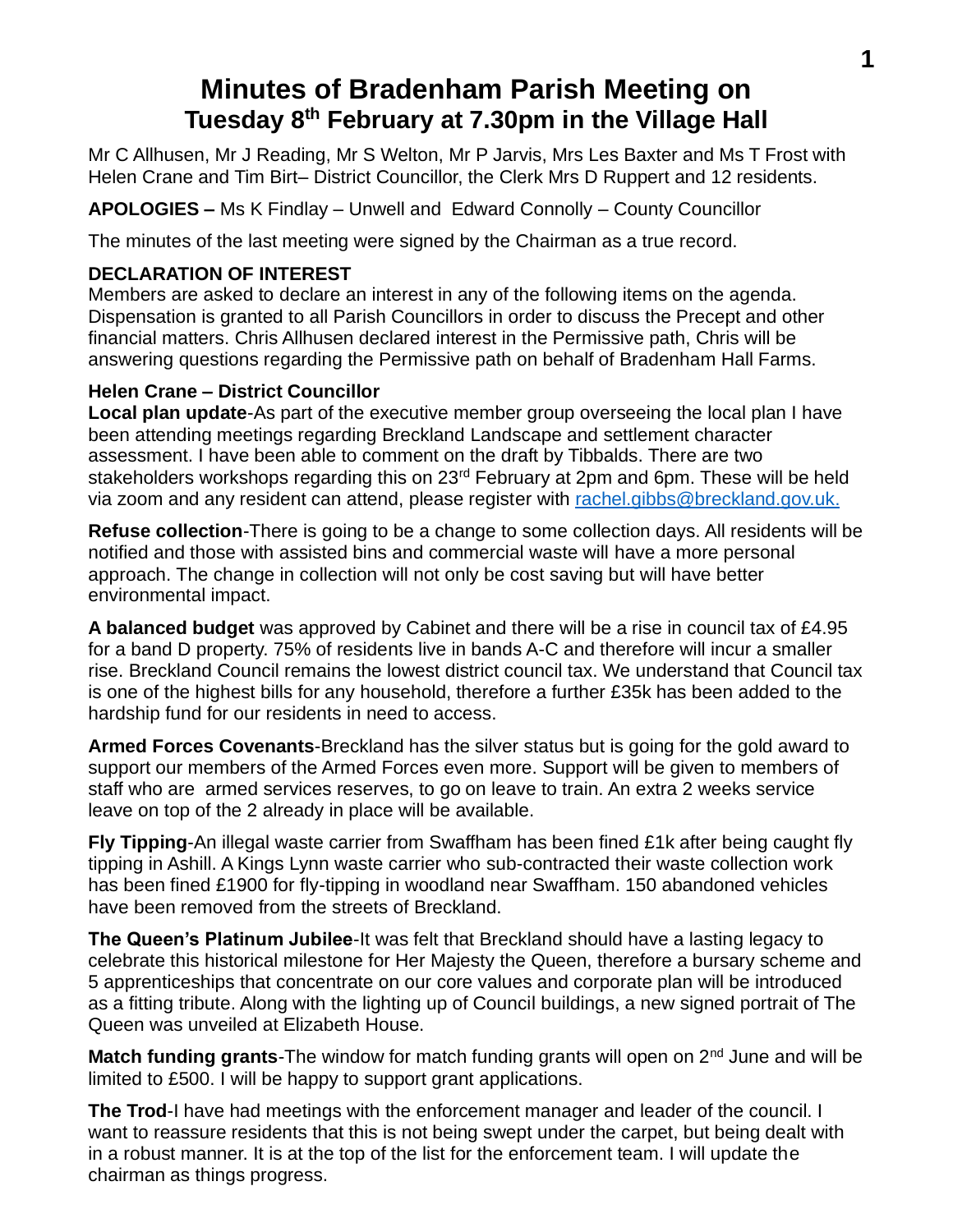### **Tim Birt - District Councillor**

**Council Tax** Cabinet have recommended a £4.95 increase in council tax for a band D property which just over 5% and a smidgin under the maximum permitted. The emphasis on it being a 'balanced' budget is a distraction because it has to be balanced; however it is pushing some problems into the future with an Evolve Programme of escalating savings. £25k, then £250k, £1m and £1.7m.

I still can't talk about capital assets and what is happening because of claimed 'commercial confidentiality'. The Green Britain Centre was sold, but I can't tell you for how much ... yet!

**Opposition and Scrutiny** The three opposition parties are working effectively together. There is different emphasis but a great deal of common ground, for example in our concerns over the 3-years when our Local Plan will be out-of-date by choice! There isn't a cliff edge but the longer it remains out-of-date the more developers have the upper hand in deciding where to develop and ultimately there may not be a 5-year land supply and the 'wild west' of planning we had a few years ago.

**Jubilee Grants** Back in September last year it was announced in Cabinet that they would "make sure we give grants out to Towns and Parishes to make sure they have sufficient funds for a celebration"

I had heard nothing further so I asked at Monday's Cabinet and was told: "There are no grants for Towns and Parishes".

What is annoying is there change in policy was made without notification.

### **Public Session**

Resident ask if there was any news on the Trod path for Hale Road that was promised by Clayland. – See above – Helen Crane's report

**Permissive Paths** – The agreement is up for renewal soon. Residents of Southend have found that closing off the top end of the road has been excellent. The paths have been a benefit to Bradenham. Cyclists are a problem on the paths. It was asked if paths could be made available to horse riders, this is something that will have to be considered. All comments will be taken into consideration. The PC agreed to renewal the agreement and the legal contract does not need amending.

The ditch on the green needs strimming, this will be done by TTSR.

Ditch near number 11 get backed up, Chris will have a look.

## **MATTERS ARISING**

**Village Green Bylaws** – These are with the Secretary of State to make a decision. Still no response. Chris has now written to George Freeman and Michael Gove

**Clayland Footpath** – See Helen Crane's report above

**Speed Gates** – These have now been installed and look good. The Clerk will thank Ed Connolly for helping in match funding

**Speed Bin Signs –** We have sold a few more. Payments received so far £246.75.

**Bench for New Lane –** This has now been installed with the original plaque. We have already received some positive comments from residents.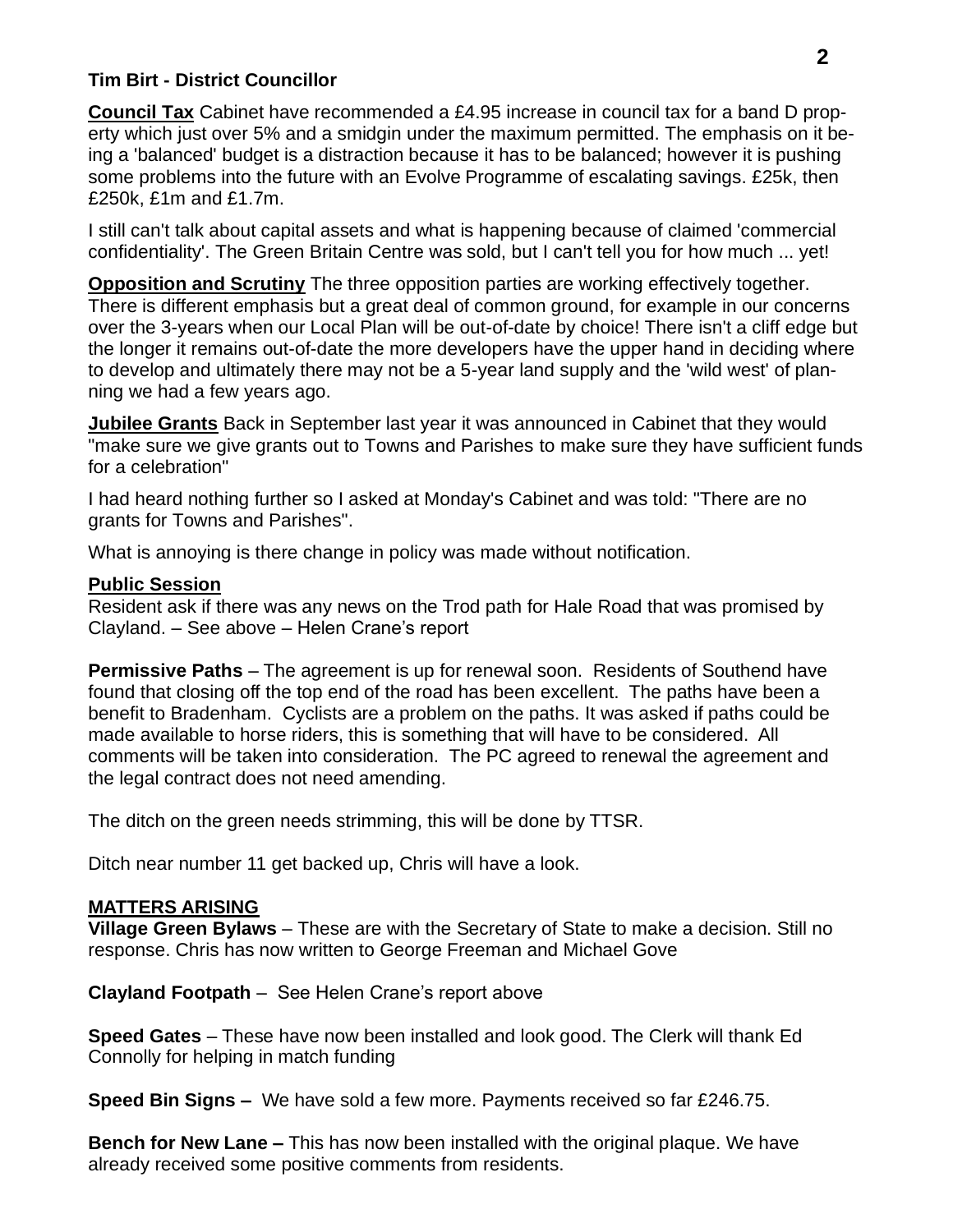**Trees re Queens Jubilee –** These were planted in November 2021 and are thriving. Julian Reading will add our new trees to The Queen's Green Canopy Map

#### **CORRESPONDENCE**

**Breckland Council** and Serco have both given permission for a Bench and bin to be installed at the Ford. The bin should be installed by the give way sign, which makes it easier for the biners to empty. Anglia wate have already levelled the man hole cover on the Ford. The bench has already been ordered and paid for with TTSR and the bin(Topsy Jubilee) will be ordered by the Clerk from Glasdon

**Zurich Insurance Renewal** date 10<sup>th</sup> February 2022, amount £1246.49 which is lower than last year, due to the Play area inspection amount reduced. The PC asked the Clerk to renew.

**CAB** – Asked if Bradenham would consider making a donation to the charity. After the PC discussed the pros and cons, Chris thought that he would approach the two charities in the village (Bradenham charity and the Ada Tait) to see if they would consider making a donation..

**Shipdham Parish Council** – Have arranged a Transport Strategy meeting on 18<sup>th</sup> March, will meet representatives of Highways, Norfolk County Council and Breckland Council to look at the road network across the area. Paul Jarvis agreed to attend.

**Vattenfall's Community Benefit Fund** – Chris attended the meeting held in January 2022 at Necton. The Building will be very tall and we will be able to see them from Hale Road. They plan for more than £15 million in direct community funding to Norfolk, this will be given for green projects. We could consider solar panels for the village hall.

**Breckland District Council** – Sent a map advising which grass Norfolk County Council will be now be cutting in the village. Part of Hale Road, Mill Hill, Area of the pump Station on Mill Street and School Road and The Ford.

#### **ITEM FOR DISCUSSION**

Permissive paths – See Public Session above

#### **PLANNING**

**APPLICATION :-** Demolition of existing lean-to Extension and Conservatory. Construction of new Kitchen Extension, Cladding of existing external walls, replacement windows to side extension & new rooflight High Farm 28 Southend by Mr & Mrs Roberson – **No Objection**

**APPROVAL :- NONE**

**FINANCE**

| <b>Opening Balance £12059.57</b> | Nationwide - £4425.99 | Lloyd - £7633.58 |
|----------------------------------|-----------------------|------------------|
|----------------------------------|-----------------------|------------------|